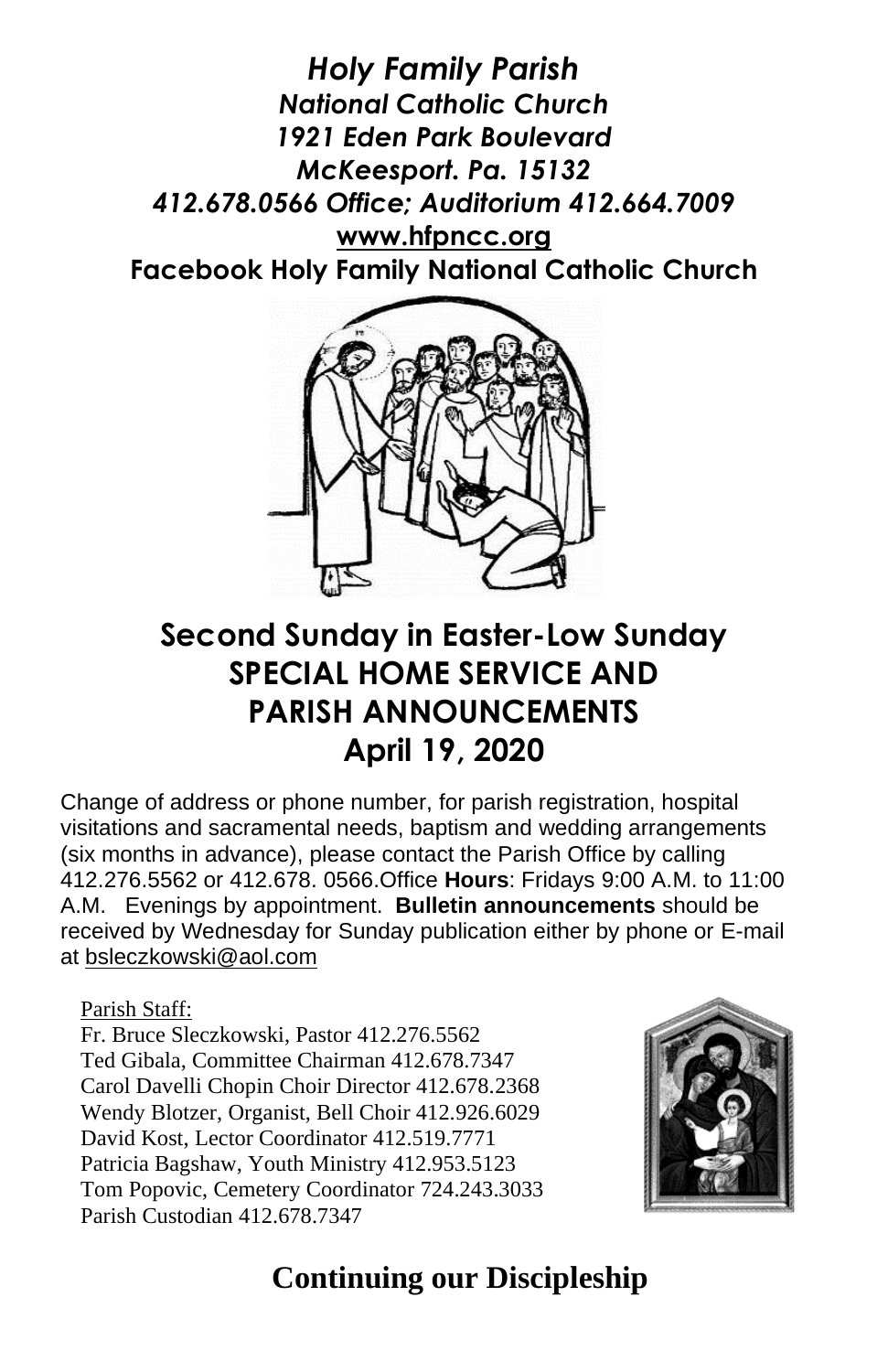# **2 ND SUNDAY IN EASTER-LOW SUNDAY**

O God, from the depth of my heart I am sorry for sinning against You. Through my sins I have turned away from You, displeased You and offended You. I promise to confess my sins, to do penance and with Your grace to amend my life by following You closely and keeping Your commandments.

### **ENTRANCE HYMN** Psalm 40: 2-4

- C: I waited, waited for the Lord, Who bent down and heard my cry, drew me out of the pit of destruction, out of the mind of the swamp, set my feet upon rock, steadied my steps, Alleluia!
- R: And put a new song in my mouth, a hymn to our God. Many shall look on in awe and they shall trust in the Lord, Alleluia!
- C: Glory be to the Father and to the Son and to the Holy Spirit.
- R: As it was in the beginning, is now, and ever shall be, world with out end. Amen.

### **KYRIE**

Lord, have mercy. Christ have mercy. Lord, have mercy.

# **GLORIA**

Glory to God in the Highest, and peace to His people on earth. Lord God, heavenly King, almighty God and Father, we worship You; we give You thanks, we praise You for Your glory. Lord Jesus Christ, only Son of the Father, Lord God, Lamb of God, You take away the sins of the world: have mercy on us. You are seated at the right hand of the Father: receive our prayer. For You alone are the Holy One, You alone are the Lord, You alone are the Most High, Jesus Christ, with the Holy Spirit, in the glory of  $+$  God the Father. Amen.

**OPENING PRAYER** Let us pray. *[pause briefly]* Heavenly Father, You redeemed us through the death and Resurrection of Jesus Christ. Grant that we may benefit from the graces merited by our Savior. We ask this through the same Jesus Christ, Who lives and reigns with You and the Holy Spirit, one God for ever and ever.

## **PENITENTIAL RITE ACT OF CONTRITION**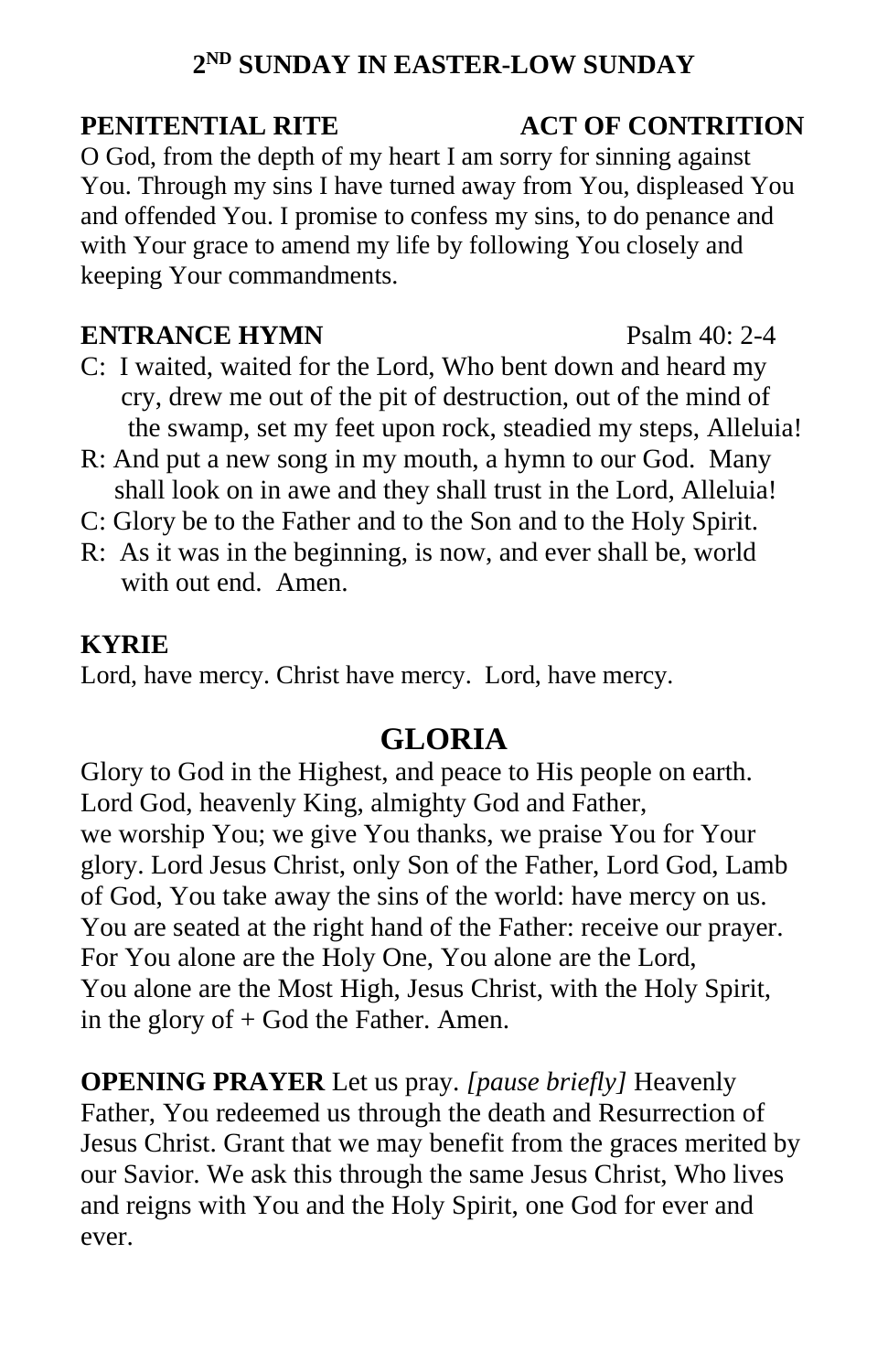## **LITURGY OF THE WORD**

## **First Reading 2: 42-47**

They devoted themselves to the teaching of the apostles and to the communal life, to the breaking of bread and to the prayers. Awe came upon everyone, and many wonders and signs were done through the apostles. All who believed were together and had all things in common; they would sell their property and possessions and divide them among all according to each one's need. Every day they devoted themselves to meeting together in the temple area and to breaking bread in their homes. They ate their meals with exultation and sincerity of heart, praising God and enjoying favor with all the people. And every day the Lord added to their number those who were being saved.

The Word of the Lord.

## **Responsorial Psalm** Psalm 118

# R. **Give thanks to the LORD, for he is good, his love is everlasting.**

Let the house of Israel say, "His mercy endures forever." Let the house of Aaron say, "His mercy endures forever." Let those who fear the LORD say, "His mercy endures forever." R:

I was hard pressed and was falling, but the LORD helped me. My strength and my courage is the LORD, and he has been my savior. The joyful shout of victory in the tents of the just: R:

The stone which the builders rejected has become the cornerstone. By the LORD has this been done; it is wonderful in our eyes. This is the day the LORD has made; let us be glad and rejoice in it. R:

## **Second Reading** 1 Peter 1: 3-9

Blessed be the God and Father of our Lord Jesus Christ, who in his great mercy gave us a new birth to a living hope through the resurrection of Jesus Christ from the dead, to an inheritance that is imperishable, undefiled, and unfading, kept in heaven for you who by the power of God are safeguarded through faith, to a salvation that is ready to be revealed in the final time. In this you rejoice, although now for a little while you may have to suffer through various trials, so that the genuineness of your faith,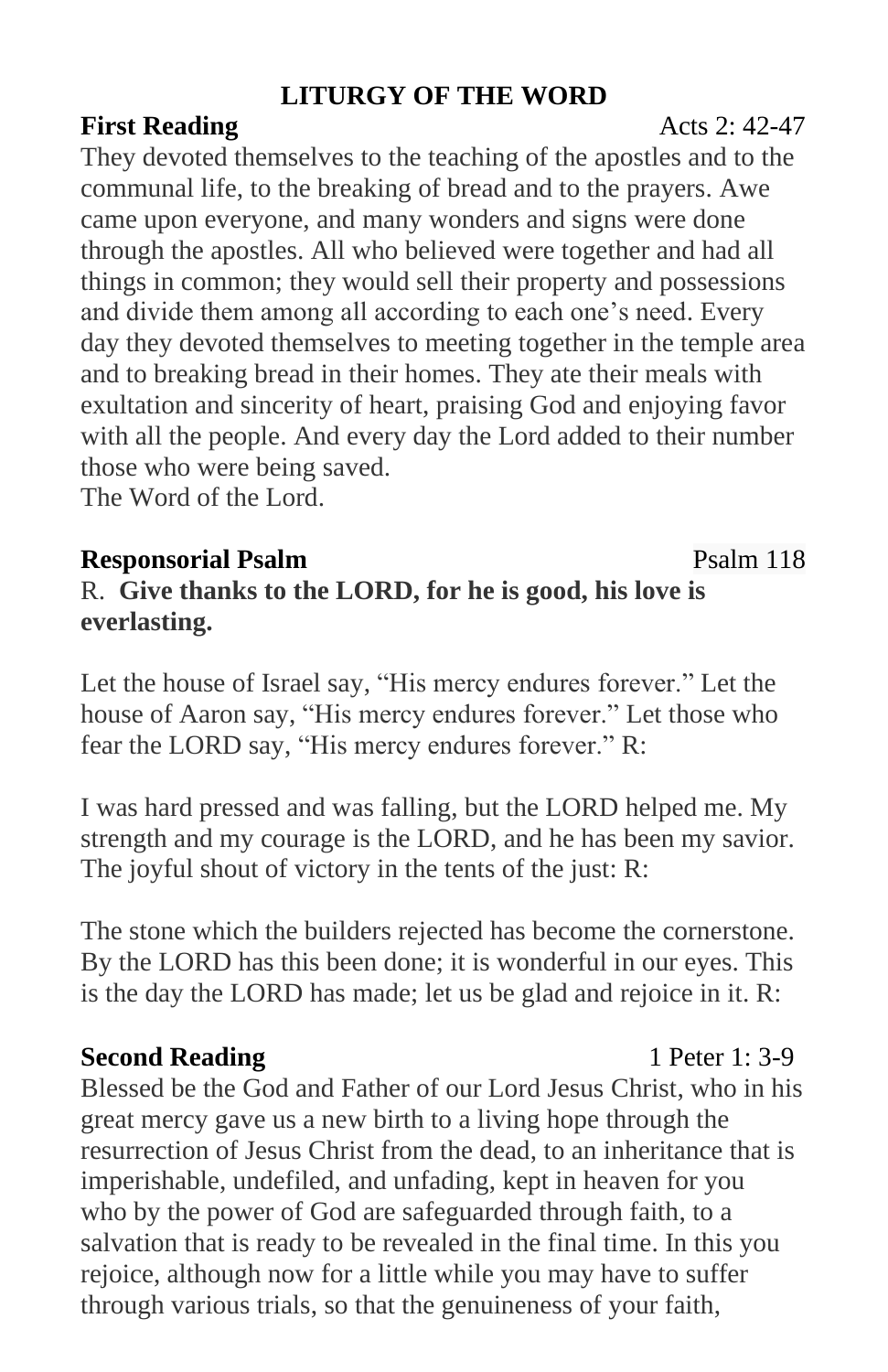more precious than gold that is perishable even though tested by fire, may prove to be for praise, glory, and honor at the revelation of Jesus Christ. Although you have not seen him you love him; even though you do not see him now yet believe in him, you rejoice with an indescribable and glorious joy, as you attain the goal of your faith, the salvation of your souls. The Word of the Lord.

### **Gospel Acclamations**. John 20: 29

Alleluia, Alleluia, Alleluia.

You believe in me, Thomas, because you have seen me, says the Lord; blessed are they who have not seen me, but still believe! Alleluia, Alleluia, Alleluia.

On the evening of that first day of the week, when the doors were locked, where the disciples were, for fear of the Jews, Jesus came and stood in their midst and said to them, "Peace be with you." When he had said this, he showed them his hands and his side. The disciples rejoiced when they saw the Lord. Jesus said to them again, "Peace be with you. As the Father has sent me, so I send you." And when he had said this, he breathed on them and said to them, "Receive the Holy Spirit. Whose sins you forgive are forgiven them, and whose sins you retain are retained." Thomas, called Didymus, one of the Twelve, was not with them when Jesus came. So the other disciples said to him, "We have seen the Lord." But he said to them, "Unless I see the mark of the nails in his hands and put my finger into the nail marks and put my hand into his side, I will not believe." Now a week later his disciples were again inside, and Thomas was with them. Jesus came, although the doors were locked, and stood in their midst and said, "Peace be with you." Then he said to Thomas, "Put your finger here and see my hands, and bring your hand and put it into my side, and do not be unbelieving, but believe." Thomas answered and said to him, "My Lord and my God!" Jesus said to him, "Have you come to believe because you have seen me? Blessed are those who have not seen and have believed." Now, Jesus did many other signs in the presence of his disciples that are not written in this book. But these are written that you may come to believe that Jesus is the Christ, the Son of God, and that through this belief you may have life in his name. The Gospel of the Lord.

### **Gospel** John 20:19-31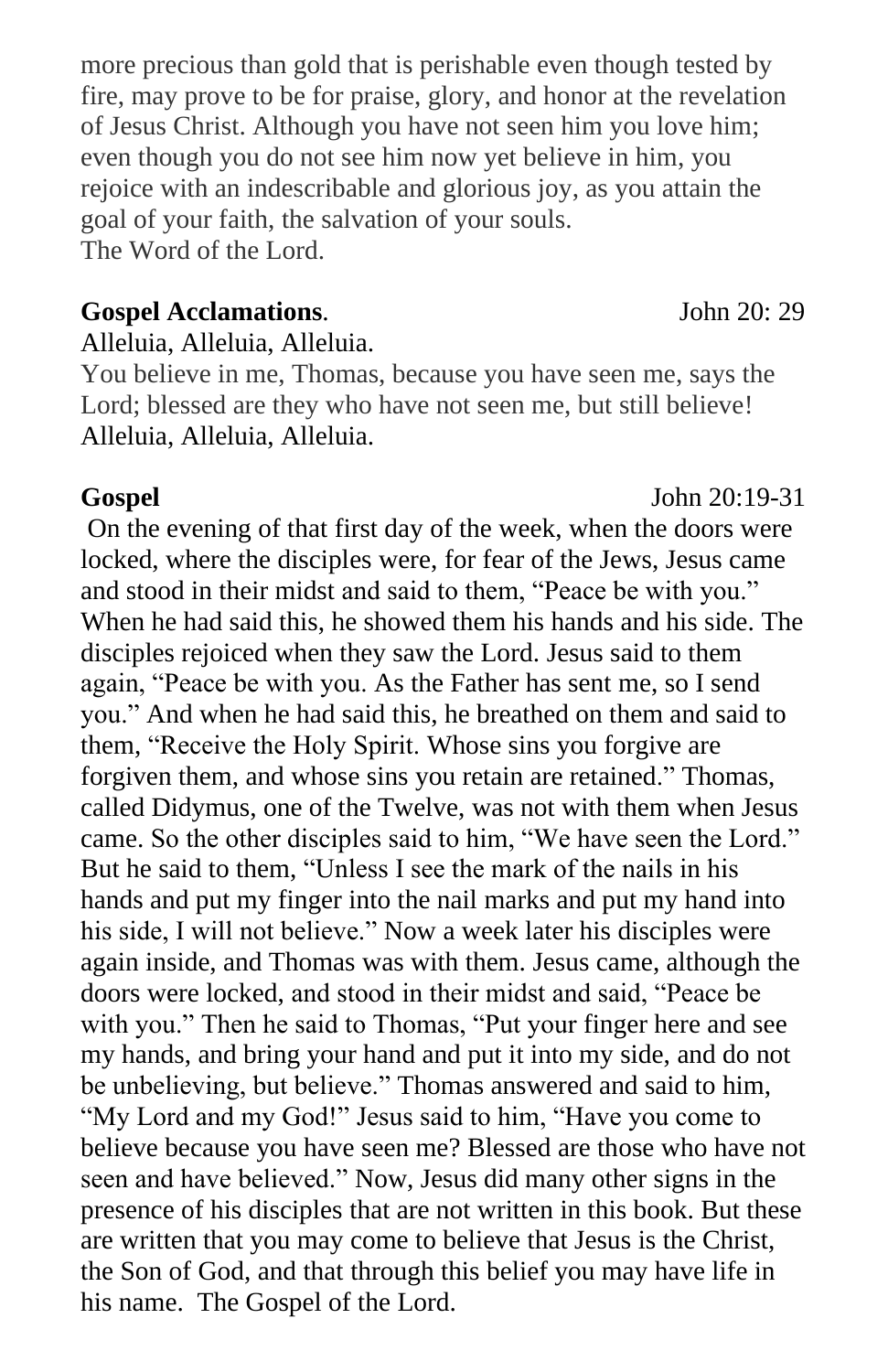### **REFLECTIONS**

Faith in the resurrection of Jesus Christ is much more than simply believing in an amazing fact. Our readings remind us that belief in Jesus' resurrection is accepting and participating in a relationship that can enliven every part of our lives—now and forever. In other words, continuing as disciples

John may speak of Jesus appearing simply to "the disciples," unnumbered and unnamed, includes ourselves in the picture. To enable those disciples to be sent as Jesus was sent, Jesus breathes on them and says, "Receive the Holy Spirit." When we recall that this remarkable action is occurring near the end of a book that began with the words, "In the beginning," it is not hard to see in this breathing a connection to the creation of Adam. Easter enables a new creation: a frightened people are empowered to live out Jesus' mission of sharing the life of God with others through their own self-giving in imitation of Jesus. If the statement, "Blessed are those who have not seen and have believed," is not clear enough for us, the author's own statement of purpose is crystal clear: "These signs are written that you may come to believe that Jesus is the Messiah, the Son of God, and that through this belief you may have life in his name."

If we want a mental picture of what "life in his name" means, we need to look no further than that Luke provides in today's first reading from Acts. Although many have through the centuries, taken this portion of the Acts as a model for their community life, the context of this passage in Acts suggests that Luke intends this to be a portrait of Christian community generally. The details are worth looking into more.

They devoted themselves to the teaching of the apostles, to the communal life to the breaking of the bread and to the prayers. We recognize here the perennial ingredients of Church life. The apostolic "teaching" would, no doubt, include the sayings of Jesus and the interpretations of his life by way of texts from the Hebrew Scriptures. The "communal life" includes the generous sharing of possessions mentioned later in this description. The "breaking of the bread" seems to be, as in the Emmaus account in Luke's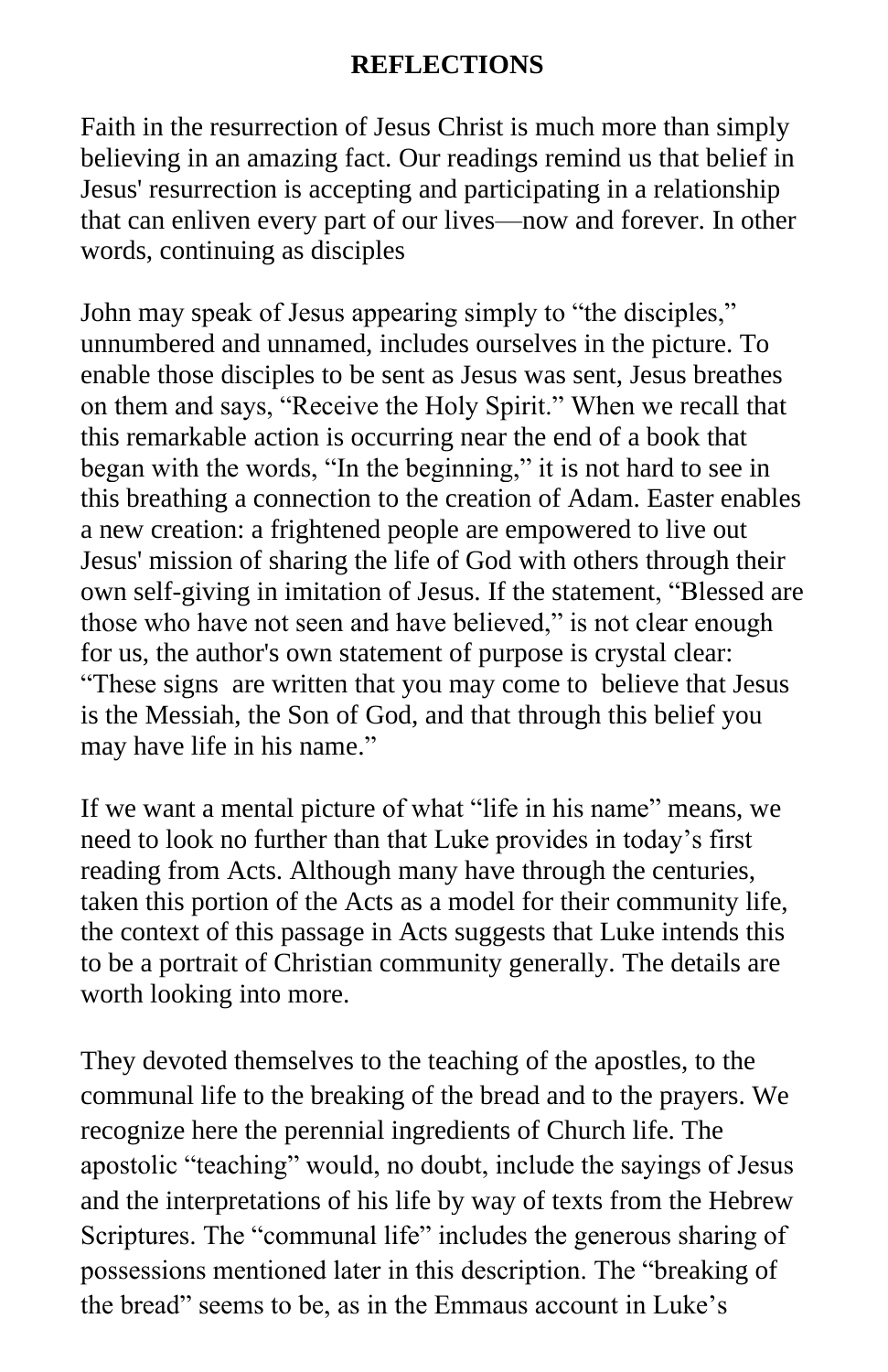Gospel the celebration of the Lord's Supper. And "the prayers" likely include continued engagement in the Jewish liturgy.

Awe came upon everyone. Some interpret this as a description of outsiders' response to the apostolic "wonders and signs," but the statement can just as easily be taken as a description of the community itself. If so, it likely refers to that fear of God which the Hebrew Scriptures name as the beginning of wisdom. Belief in the resurrection of Jesus, repentance, baptism, and the gift of the Holy Spirit have revived an awe in these pious Jews for the presence and power of the Creator.

And many wonders and signs were done through the apostles. "Wonders and signs" with its peculiar reversal of the usual order "signs and wonders" echo the wonders and signs mentioned in the quotation from Joel and applied to Jesus' healing actions in Peter's Pentecost speech. By using the same phrase here, Luke underscores the fact that the apostles continue the divinely empowered ministry of Jesus to be illustrated by the healing of the lame man through Peter and John.

All were together who believed and had all things in common; they would sell their property and possessions and divide them among all according to each one's need. This spells out part of what is meant by the earlier mention of communal life. The very phrasing suggests that such sharing of goods is a spontaneous expression of the Easter faith. When we take the God the Father personally, we use His gifts differently and more generously.

Every day they devoted themselves to meeting together in the temple area and to breaking bread in their homes. This note puts us in touch with the realities that the Jerusalem Christian community still saw themselves as Jews very much in contact with their Israelite tradition and community, and that their own homes served as the place for the Christian breaking of the bread. Strikingly, Luke can use the descriptive word "those who were being saved"—to describe new Christians.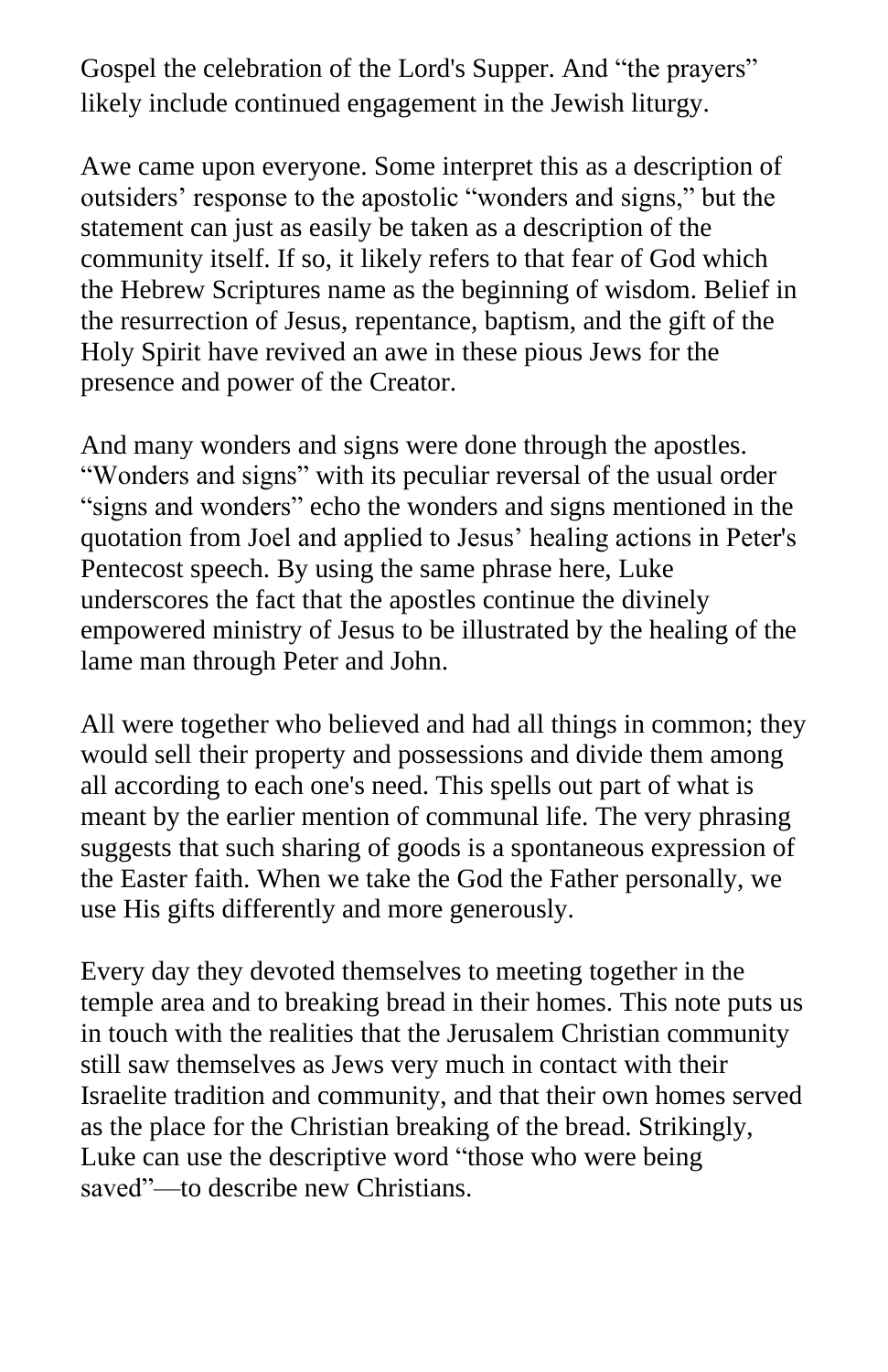## **NICENE CREED**

I believe in One God, the Father, the Almighty, Maker of heaven and earth, of all that is seen and unseen.

I believe in one Lord, Jesus Christ, the only Son of God, eternally begotten of the Father, God from God, Light from Light, true God from true God, begotten not made, of one being with the Father. Through Him all things were made. For us and for our salvation He came down from heaven; by

the power of the Holy Spirit He was born of the Virgin Mary, AND BECAME MAN.

For our sake he was crucified under Pontius Pilate; He suffered death and was buried.

On the third day He rose again in fulfillment of the Scriptures; He ascended into heaven and is seated at the right hand of the Father. He will come again in glory to judge the living and the dead, and His kingdom will have no end.

I believe in the Holy Spirit, the Lord and giver of life who proceeds from the Father. With the Father and the Son, He is worshipped and glorified. He has spoken through the prophets. I believe in one, holy, catholic and apostolic church. I

acknowledge one baptism for the forgiveness of sins. I look for the resurrection of the dead and the life of the world to come. Amen.

# **GENERAL INTERCESSION**

**Celebrant: the risen Christ brought His peace to the apostles as He showed them His pierced hands and side. Let us pray confidently in His name, knowing that He brings true peace through His victory over death.**

L: Our response is "Lord, hear our prayer".

That the whole community of our National Catholic Church may remain faithful to the teachings of Christ, let us pray to the Lord.

For our nation, that the covid-19 virus be eliminated and that this pandemic is not used as a political tool, but we be united as one nation under God, let us pray to the Lord.

That the peace of our risen Lord may spread through our world today, let us pray to the Lord.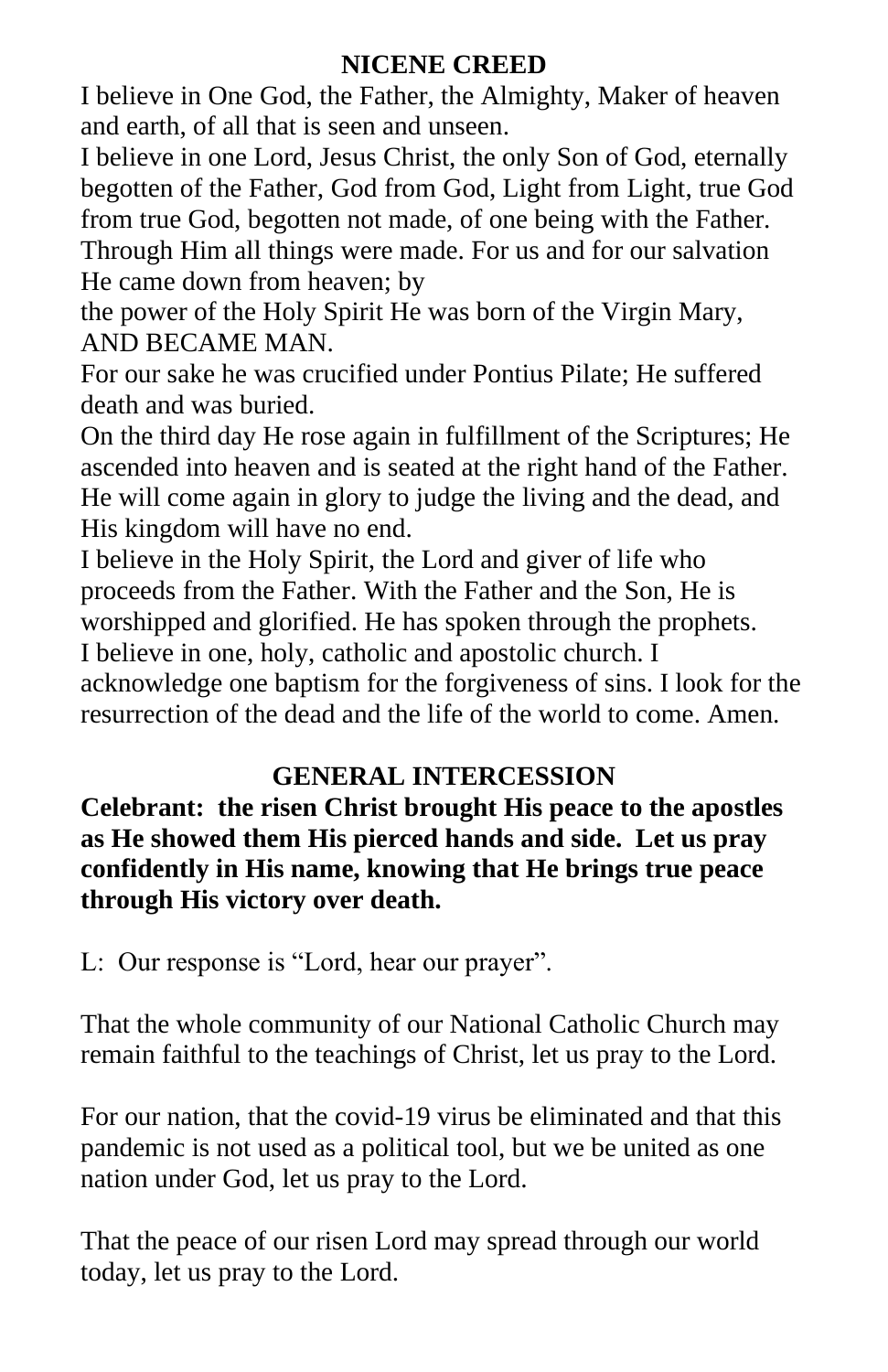That the Divine Mercy of Christ teaches us about love and forgiveness to each other, let us pray to the Lord.

That we will share the Good News of Faith to all family, community, and friends to build His Church and continue His Mission until the day Jesus returns, let us pray to the Lord.

That the risen Lord places His healing hands upon our sick, those names in our petition basket, and for those who cannot attend due to human frailty.

That the faithful departed will enter the sure hope and promise of their heavenly inheritance, especially +Leo Gibala and +Edmund Adamek  $(2<sup>nd</sup> Ann.)$ , let us pray to the Lord.

**Celebrant: Father of Infinite Mercy, we do not see your Son, but we love Him, and offer our prayers in His name. We rejoice because we believe in Him who lives and reigns for ever and ever. Amen.**

### **OFFERTORY VERSE**

O God, I will present my thank offerings to You. For You have delivered me from death and my feet from stumbling, that I may walk before God in the light of life. Alleluia. Psalm 12b-13

### **PRAYER OVER THE GIFTS**

Lord, our God, accept the offerings of Your rejoicing Church which You have enlivened this day; and grant us the gift of perpetual gladness, for You have given us cause for great joy. We ask this in the name of Your Son, Jesus Christ Who lives and reigns with You and the Holy Spirit, one God, for ever and ever.

### **THE LORD'S PRAYER**

Our Father, Who art in heaven, hallowed be Thy Name; Thy kingdom come, Thy will be done on earth as it is in heaven. Give us this day our daily bread and forgive us our trespasses as we forgive those who trespass against us and lead us not into temptation but deliver us from evil. Amen.

## **ACT OF SPIRITUAL COMMUNION**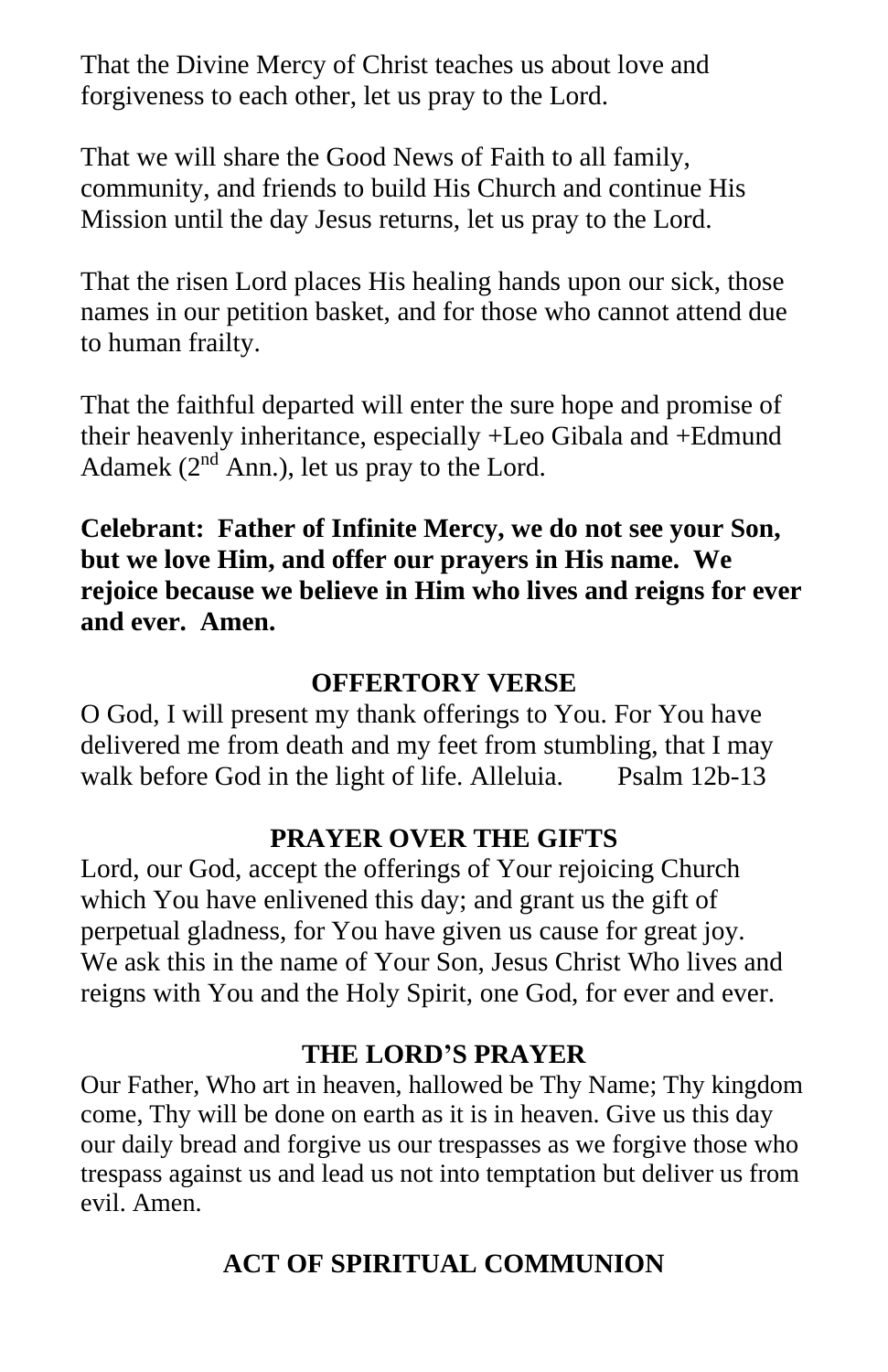Most loving Jesus, I adore You in the Most Blessed Sacrament, in Which You are truly present. I love You above all things and I long for You in my soul. Since I cannot receive You sacramentally, I ask You to come spiritually into my heart and heal my soul. I embrace You and unite myself with You; may I never be separated from You. Inflame my heart with the fire of Your love, my Lord and Savior.

### **COMMUNION VERSE**

Then you shall know that I am the Lord, when I open your graves and have you rise from them, O My people! Alleluia. Ezekiel 37: 13

## **PRAYER AFTER SPIRITUAL COMMUNION**

Let us pray. *[pause briefly]* Lord, Jesus Christ, to You belong the keys of life and death by the will of the Father. Preserve us through these Holy Mysteries that our redemption may be assured and our doubts relieved. For You live and reign with the Father and the Holy Spirit, one God, for ever and ever.

## **PRAYER IN TIME OF NATIONAL ANXIETY**

Let us pray. I come to You, Lord, in this time of uncertainty and confusion that has gripped our nation. I pray that our leaders and

representatives in government are filled with Your peace, strength and courage. May your gifts of wisdom and understanding, fortitude and counsel be sought and utilized by them for the well-being of our country. By their belief and trust in You may they provide capable leadership, promote unity and peace, and be attentive to the concerns of our people. May



Your Church provide support and comfort; and help strengthen our hope for peace through our Lord Jesus Christ. Amen.

## **THE ANGELUS** *ASKING THE INTERCESSION OF OUR BLESSED MOTHER*

V. The Angel of the Lord declared unto Mary, R. And she conceived of the Holy Spirit. Hail Mary … V. Behold the handmaid of the Lord. R. Be it done unto me according to your word. Hail Mary…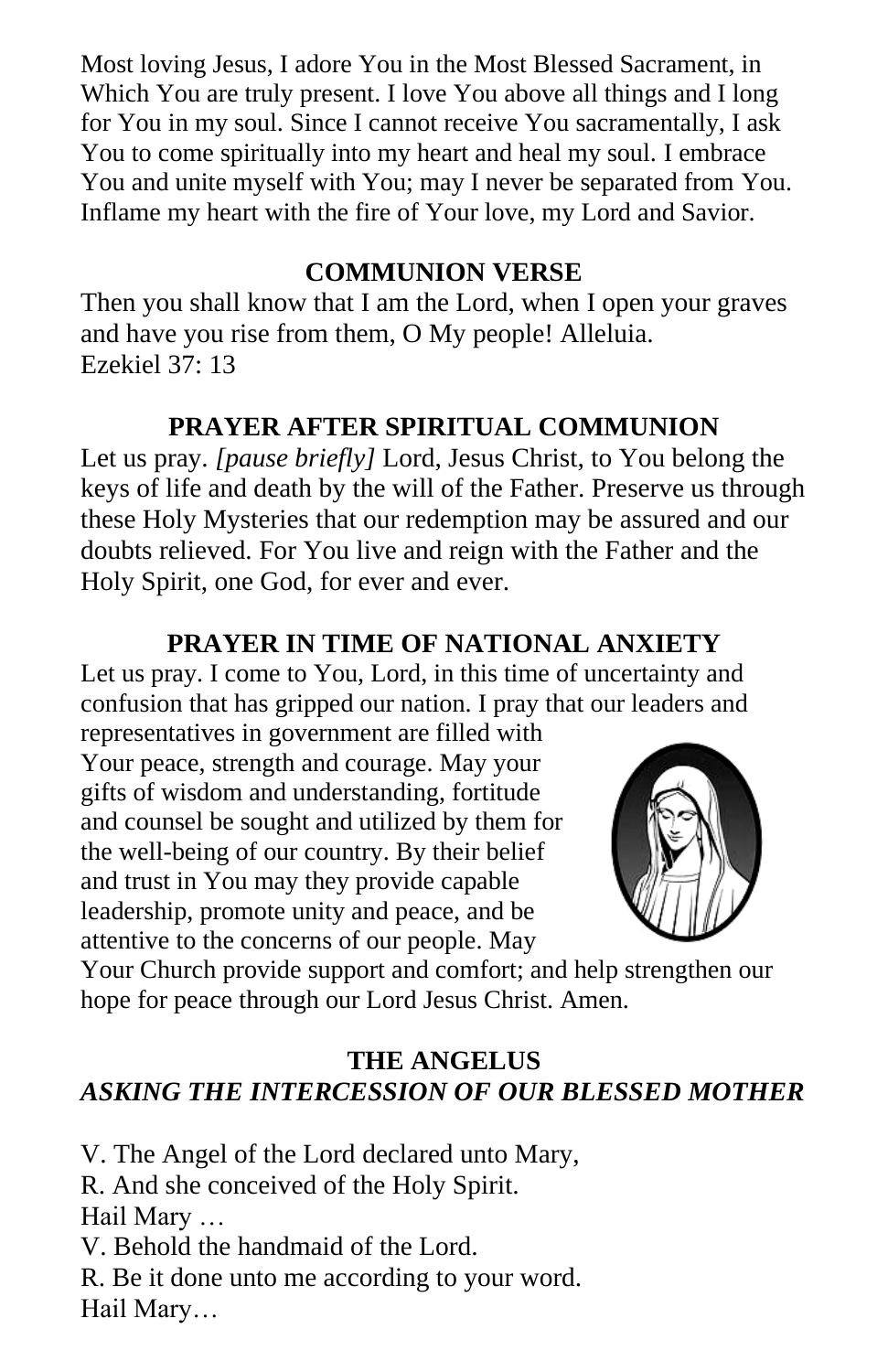V. And the Word was made Flesh.

R. And dwelt among us.

Hail Mary …

V. Pray for us, O holy Mother of God,

R. That we may be made worthy of the promises of Christ. Let us pray. O Lord, we ask You, pour forth Your grace into our hearts; that we, to whom the incarnation of Christ, Your Son, was made known by the message of an angel, may by His passion and cross be brought to the glory of His Resurrection. We ask this through the same Jesus Christ, our Lord. Amen. In the name of the Father and of the Son of the Holy Spirit. Amen.

# **This Week**

# **Sunday, April 19, 2020 Easter 2**

Holy Mass 9:00 A.M. +Leo Gibala Int. Ted & Janis Gibala; +Edmund Adamek (2nd Ann.) Int Laura Adamek and Family

# **Sunday, April 26, 2020 Easter 3**

Holy Mass 9:00 A.M. +Piekielek & Gliwa Families Int Steffania Piekielek

These are the recommendations from the Prime Bishop and the Bishops of the church. The Church doors will be open for all the celebrations, but it is recommended to stay home or keep a social distance if attending the liturgy.

Until the sanctions from the Covid -19 Virus is lifted and we return to normal activities, there will only be one Sunday Mass to be celebrated at 9:00 A.M. The 11:00 A.M. will not be celebrated. Again, it is recommended to stay home.

*Always check our website [www.hfpncc.org](http://www.hfpncc.org/) or Holy Family National Catholic Church Facebook page for added information or changes.*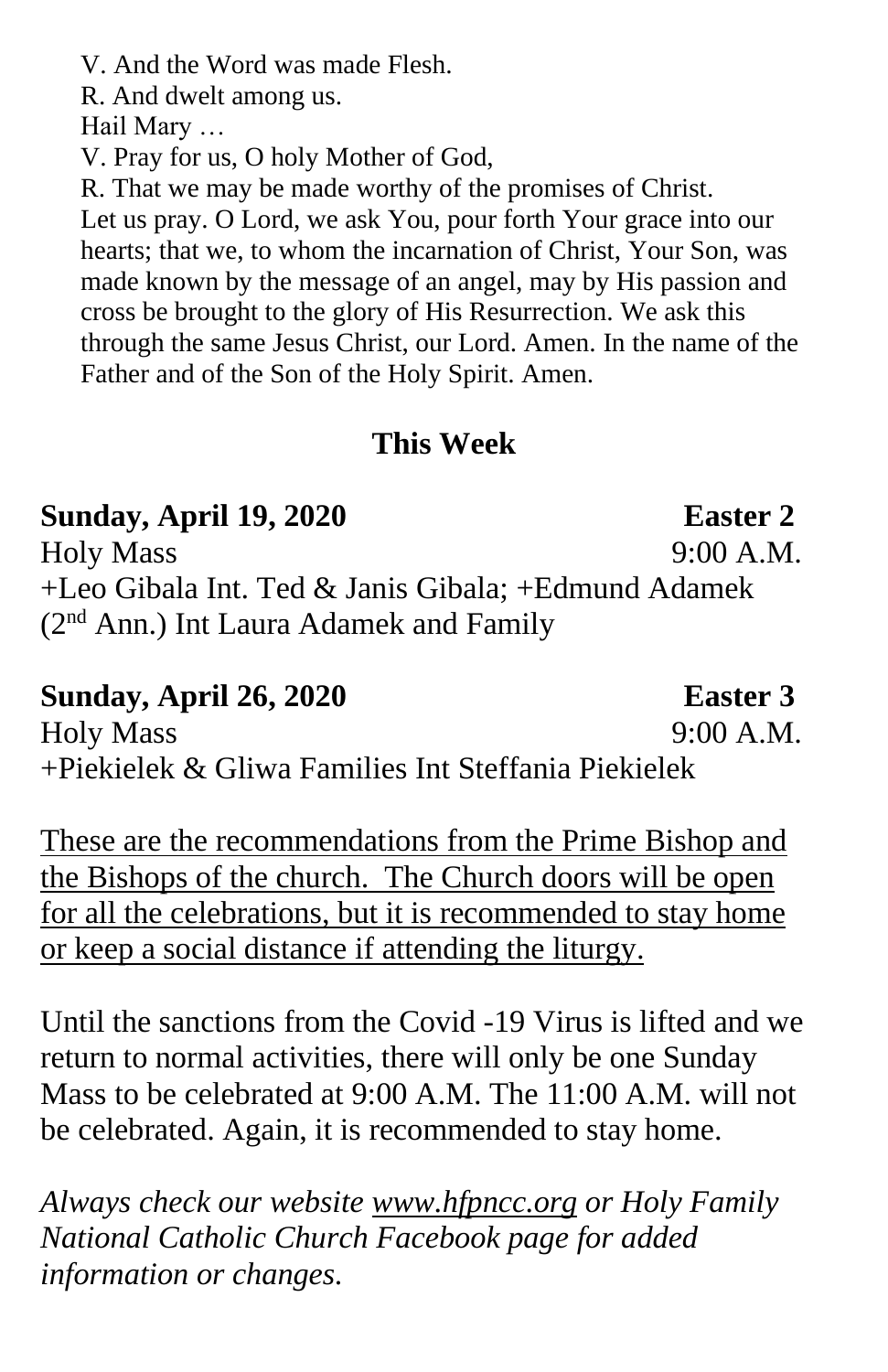### **WEEK DOORS** CLOSED F. R  $\Omega$ D E. Ť Ś М D FFAR PEACE **HANDS** K Ē. E. K E. E W H. o E) **FORGIVE THOMAS HOLES** s A E Ĺ. Ś A Ė. H E R **FINGER EIGHT BELIEVE** V s Ö T. o R A M H. F. E c A Ë. P Ŕ.  $\mathbf{T}$ Ĺ. H È  $\mathsf{C}$ L s E H G T. H. A N G t K R  $\mathbf{E}% _{t}$ o N. G T G Ī. V o Ť. t. Ī. F. R E E. F. E. W R o Ń. E E) Ė. B Ś o D s s E L. н Α И

# **Low Sunday Word Search**

# **District 5 PNU**

A reminder that the quarterly meeting of District 5 will be held today at 3:00 P.M. This will be a teleconference. All Spojnia members and potential members are invited to participate. There is much important information to share. To attend the teleconference dial 1-800-977-8002 and when prompted enter code 086657#

Registration applications for Convo 2020 are now available this July. All parish youth ages 12-20 should attend. Chaperones will be needed. Registration forms are now available. Contact Fr. Bruce.

# **Graduates**

 Although we are at a quarantine lockdown, Holy Family still wants to honor the 2020 High School and College Graduates. Please send Fr. Bruce your name and a list of awards and school achievements.

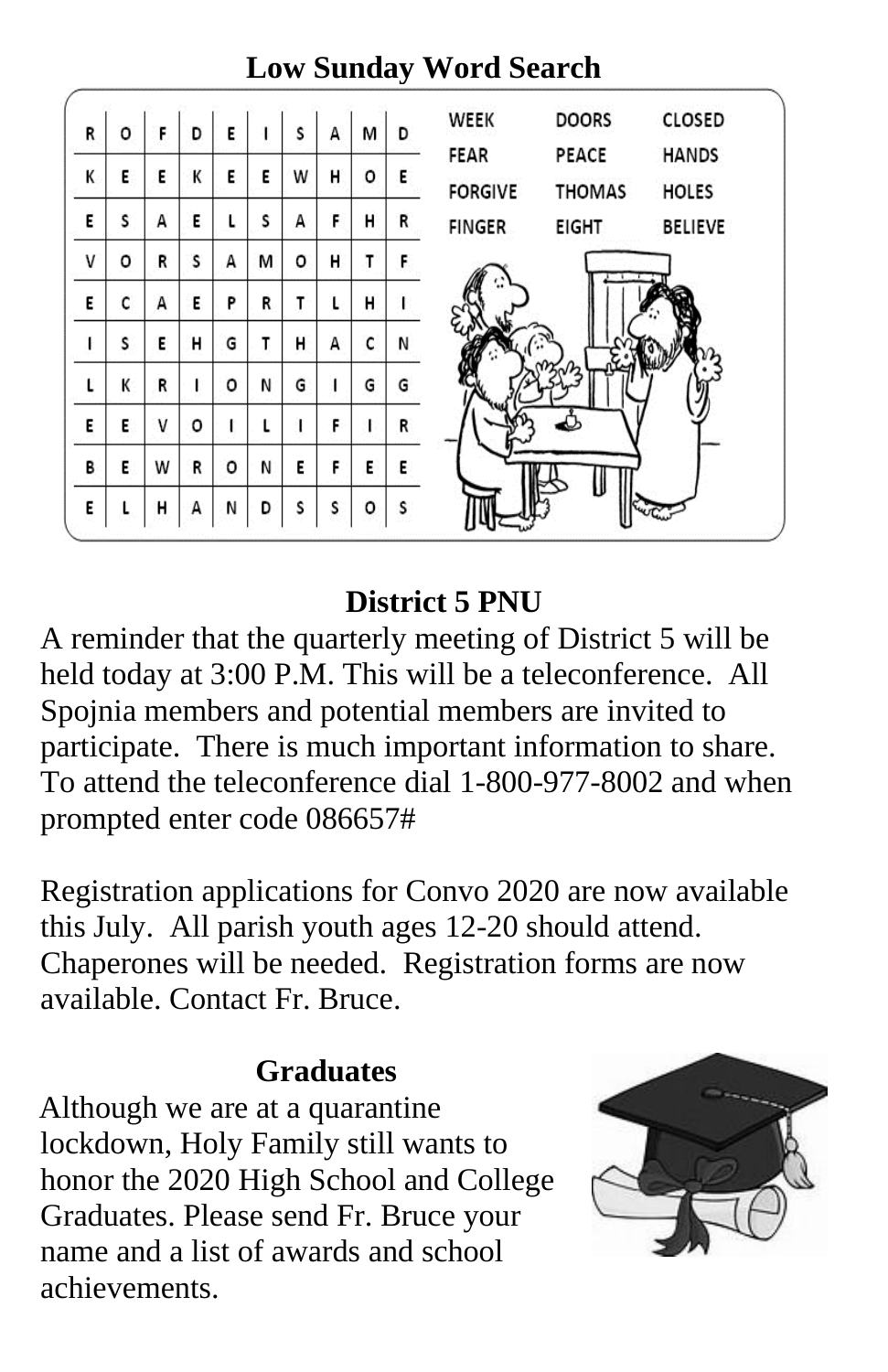The Official Publication of the Polish National Catholic Church, GOD'S FIELD - ROLA BOŻA, is published monthly for the U.S. @ \$48.00 a year subscription. Make checks out to God's Field and send to Polish National Catholic Church 1006 Pittston Avenue Scranton, PA 18505-4109. To access the current online publication, go to [www.pncc.org](http://www.pncc.org/) and click on God's Field. Each month there is a new issue with important information.

# **Today's Reading's Message on our continual Discipleship to be understood.**

### **First Reading: Acts of the Apostles 2:42-47**

The new Christians followed the teaching of the apostles very closely. They always met with the community. They prayed together and shared the Eucharist with each other. Everyone was amazed. The Apostles did many great things that showed God's power. All the believers in Jerusalem were united and shared all they had. Some sold land and personal items. These believers would distribute their profits with the other Christians, especially the needy. Every day, they prayed in the Temple and shared the Eucharist in their homes. They ate together with happy and simple hearts. They always praised God. And, the people in Jerusalem thought highly of the Christians. Every day, the Lord added more people to the community of the saints. These short verses for Acts presented the ideal possible in the Christian community. Starting and ending with the neophytes, Acts described the drawing power of community living. Why did the community grow so quickly? The calling card of evangelization was the "wonders and signs of the apostles" that caused an awe among the populace of Jerusalem But there was more. A spirit of unity based upon a common concern, a Christian love. The neophytes were devoted to the teaching of the apostles, fellowship, and worship. The Jerusalem community itself attended Temple worship together and shared the Lord's Supper in the homes of the faithful. And they would sell real estate and personal possessions for the good of the needy in the community seemed to sum up the reason for their growth: a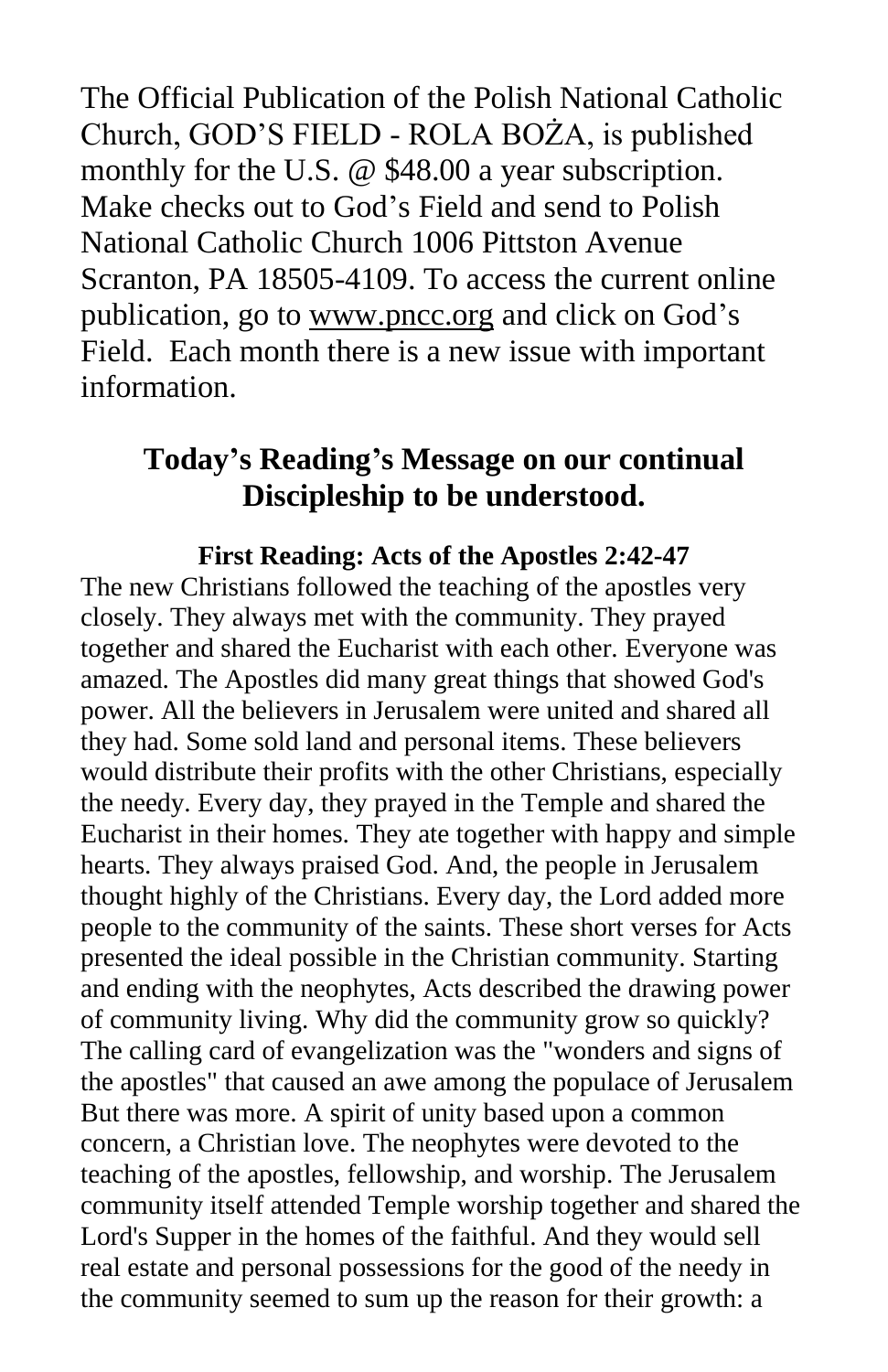love and joy that pervaded their lives together. The source and end of that love, of course, was the Lord. The Lord himself gave unity to the early Christians. How do you express Christian joy? In prayer? In fellowship? In study? How does that joy reflect the activity of the Lord in your life?

# **Second Reading: 1 Peter 1: 3-9**

Thank our God and the Father of our Lord Jesus Christ! Because of his great mercy, God gave us a fresh, new start when Jesus rose from the dead. This is a hope that lives in us. God also gave us an inheritance that will never die. It is pure and will never fade away. It is being kept safe for you in heaven. Faith tells you the power of God watches over you. It also tells you God is preparing a place for you in heaven. This will be shown at the end of time. That thought should make you happy, even a little bit. You might need to suffer in various ways, but this will prove your faith is much more valuable than gold that is molded in fire and formed. In this way, your faith will be worthy to praise, glorify, and honor God when Jesus comes again. You love and trust Jesus even though you have not seen him. This is an indescribable and glorious joy! Just think of it. You have already received what you desire in the end, the salvation of souls. Like gold that was melted in the furnace to be shaped for jewelry, faith was to be tested in the "furnace" of life so it would be worthy for worship in the Kingdom. In other words, what the Christian suffered in this life would prepare him/her for life in the next. Americans do not like this line of reasoning. We admire sacrifice, as long as it is someone else's sacrifice. We like gratification now! But we should take these words from 1 Peter to heart. Life is not always comfortable. If fact, it can be challenging, even oppressive. But, the measure of a life well spent is not the line: "the one with the most toys at the end wins." The measure is really the strength of character derived from the journey. The core of this strength is faith. Do we still reach out to God and others, during this time of the pandemic even when the cost was high? The kind of faith that can answer "yes" despite the hardships in life is the faith worthy for the Kingdom. The benefit of the Christian life: a faith tested in fire that still looks forward to glory of heaven. How is faith worth the risk? How is the Christian life worth the journey? How have both prepared you for the afterlife?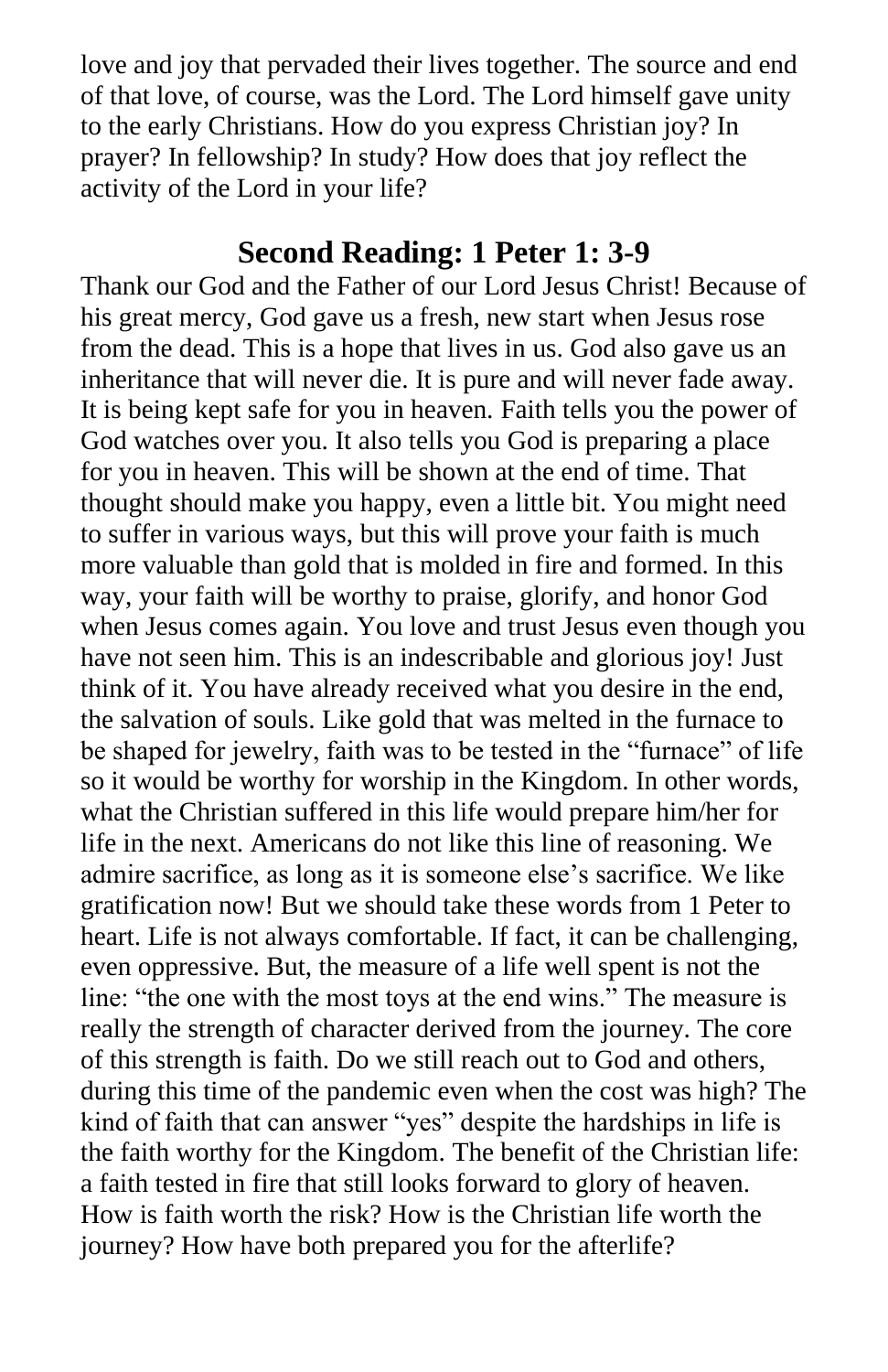# **Gospel Reading John 20: 19-31**

 Peace is more than a lack of conflict. A lull in action between two opponents only gives them a chance to regroup, to recharge for the next round. A void of violence does not lead to happiness. True peace, on the other hand, gives us happiness, since it is built on trust. The gospel tells us how Jesus gave his followers peace because they trusted him. In spite of skepticism, he offers us the same peace. The peace Christ give us heals the fear and cynicism of the world. This peace builds bridges of trust and allows us to walk together to the Father. His peace allows us to continue to believe and to hold on to his very life. Let us, then, offer each other the peace of Christ, the Shalom of his Spirit. How can you offer the peace of Christ to others in your daily life?

Faith in the Resurrection leads us to the conclusion Jesus is true God and true man. By the Resurrection, we receive the gift of a new eternal life, free from evil. We become one with our Savior who died and rose for us. And, as he rose, Christ assures us that we, too, will rise on the last day. We do not know what Christ's risen body is like. On the one hand, the risen Jesus could be touched by his followers. His body still had the wounds of the passion. On the other hand, he entered locked rooms at will and appeared to his followers as he wished. His body was not limited by space and time. While his body possessed signs of his past, it was transformed to a new plane. The body of Christ now possessed the power of the Spirit. The resurrection was at once a moment in history two millennium ago and a moment for all time. That which space and time bound was raised to the eternal. When we profess Christ is risen, we acknowledge our faith in a life beyond despite our present limitations. We can touch that very life through the Spirit. And, because of the Spirit, our shortcomings that stand in the way of eternal life can be swept aside. Why does the Christian walk lead through forgiveness to peace? How have you experienced that road?

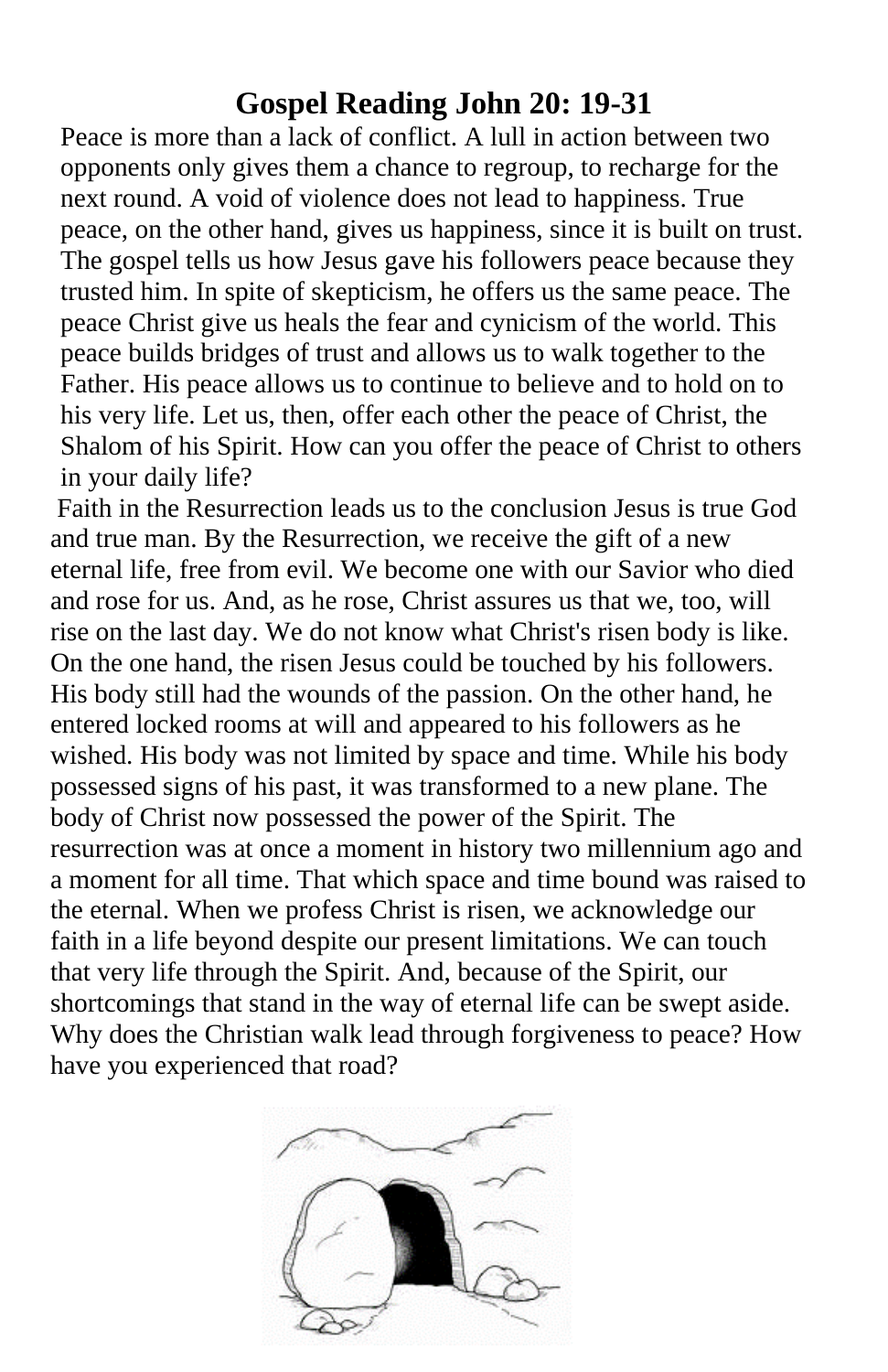# **Parish Stewardship**

 These have been difficult days for many of us. Some have been laid off from their jobs. Hopefully we get back to our normal lives and importantly back to worship, hearing the Word of God and receiving the Holy Eucharist. Easter just isn't the same this year. We miss our rituals and liturgies. Due to the current mandates issued in our country and state, our parish lost valuable fundraising events which were necessary for our everyday expenses. Even though you haven't been able to worship each Sunday, home worship bulletins have been made available on our website, but your weekly financial donations are also needed. Continue to fill each weekly envelope as if you were attending Mass every Sunday. You can send in your donations through the mail or hold onto to them until we resume our Sunday obligations. This is also a part of our discipleship. Most importantly though, be safe and follow the guidelines so we can eradicate this contagious virus. Let us keep praying for each other for we are all family.

# **What is Low Sunday?**

The first [Sunday](https://www.catholic.org/encyclopedia/view.php?id=11155) after Easter. The origin of the name is uncertain, but it is apparently intended to indicate the contrast between it and the great [Easter](https://www.catholic.org/clife/easter/) festival immediately preceding, and also, perhaps, to signify that, being the [Octave](https://www.catholic.org/encyclopedia/view.php?id=8631) Day of Easter, it was considered part of that feast, though in a lower degree. Many parishes experience lower attendance on Low Sunday than on Easter Day. Its liturgical name is Dominica in albis depositis , derived from the fact that on it the neophytes, newly convert, who had been baptized on Holy Saturday during the Easter Vigil services, then for the first [time](https://www.catholic.org/encyclopedia/view.php?id=11571) laid aside their white baptismal robes. St. Augustine mentions this custom in a sermon for the day, and it is also alluded to in the Eastertide Vesper hymn, "Ad regias Agni dapes"